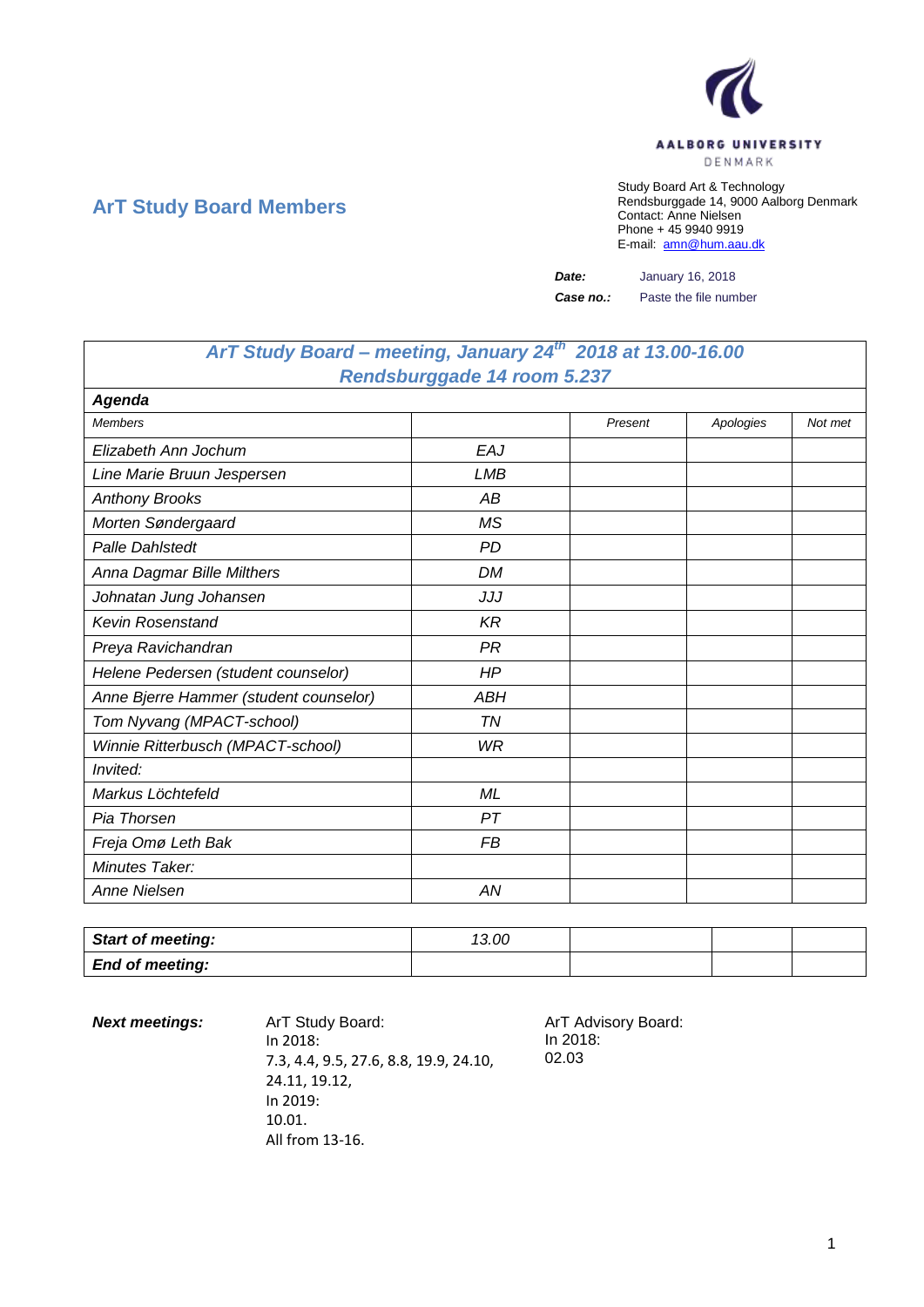

| Items: |                                                                                                                                                                                                               |
|--------|---------------------------------------------------------------------------------------------------------------------------------------------------------------------------------------------------------------|
| 1.     | Approval of Agenda 24.01.18                                                                                                                                                                                   |
|        |                                                                                                                                                                                                               |
| 2.     | <b>Approval of Minutes 14.12.17</b>                                                                                                                                                                           |
|        |                                                                                                                                                                                                               |
| 3.     | News:                                                                                                                                                                                                         |
| 3.a.   | <b>Head of Study (LMB)</b>                                                                                                                                                                                    |
|        | Follow up on discussion with Jens Muck/Peter Skotte about free software<br>$\bullet$                                                                                                                          |
|        | Study environment report has been sent to the department<br>$\bullet$<br>Self evaluation process and report will take place spring 2018<br>$\bullet$                                                          |
|        |                                                                                                                                                                                                               |
| 3.b.   | <b>Students (DM)</b>                                                                                                                                                                                          |
|        |                                                                                                                                                                                                               |
| 3.c.   | <b>Students Supervisors (ABH/HP)</b>                                                                                                                                                                          |
|        |                                                                                                                                                                                                               |
| 3.d.   | <b>MPACT-School (TN/WBR)</b>                                                                                                                                                                                  |
|        |                                                                                                                                                                                                               |
| 4.     | <b>Spring Semester 2018:</b>                                                                                                                                                                                  |
|        | Semester Guides Spring 2018, ArT2, ArT4 and ArT6 (Final approval)                                                                                                                                             |
|        | <b>Schedule for ArT2, ArT</b>                                                                                                                                                                                 |
|        |                                                                                                                                                                                                               |
| 5.     | Evaluation of "Studiepraktik" Fall 2017 (LMBJ)                                                                                                                                                                |
|        |                                                                                                                                                                                                               |
| 6.     | Meeting with international students (EAJ/DM)                                                                                                                                                                  |
|        |                                                                                                                                                                                                               |
| 7.     | Questions for the ArT Advisory Board.                                                                                                                                                                         |
|        | Members: Stuart Harris, LEGO. Henrik Godsk, Kunstbygningen Vrå. Michael Mansdottir,<br>Trekanten. Tobias Løssing, KOLLISION. Stine Lund, Aalborg Biz. Elizabeth Gottlieb, Zetland.<br>Ruairi Glynn, Bartlett. |
|        | The competence profile<br>$\bullet$<br><b>Art and Entrepeneurship</b><br>$\bullet$                                                                                                                            |